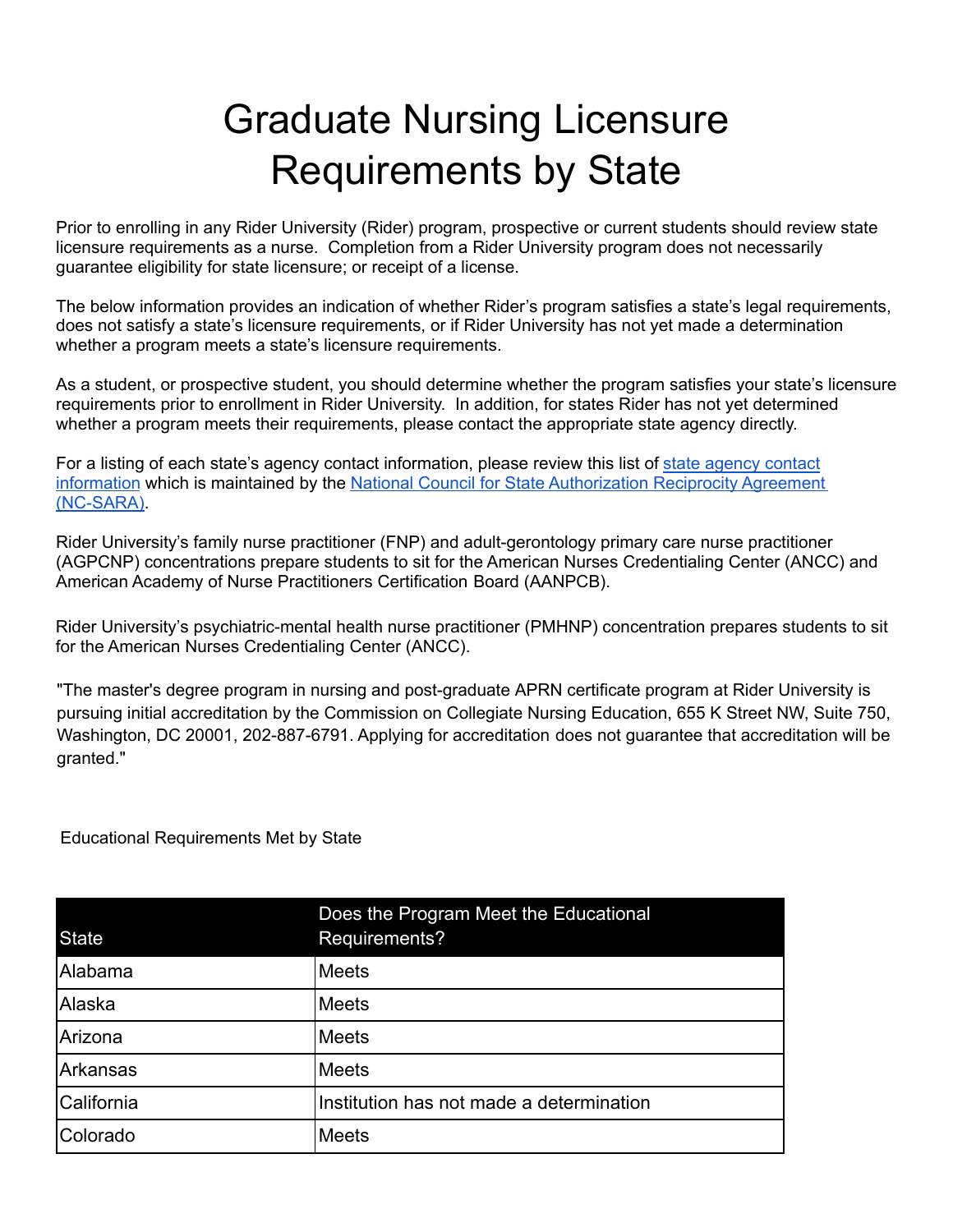| Connecticut                 | <b>Meets</b>                                           |
|-----------------------------|--------------------------------------------------------|
| Delaware                    | <b>Meets</b>                                           |
| <b>District of Columbia</b> | <b>Meets</b>                                           |
| Florida                     | <b>Meets</b>                                           |
| Georgia                     | <b>Meets</b>                                           |
| Hawaii                      | <b>Meets</b>                                           |
| Idaho                       | <b>Meets</b>                                           |
| Illinois                    | <b>Meets</b>                                           |
| Indiana                     | <b>Meets</b>                                           |
| lowa                        | <b>Meets</b>                                           |
| <b>Kansas</b>               | <b>Meets</b>                                           |
| Kentucky                    | <b>Meets</b>                                           |
| Louisiana                   | <b>Meets</b>                                           |
| Maine                       | <b>Meets</b>                                           |
| Maryland                    | Institution has not made a determination               |
| Massachusetts               | <b>Meets</b>                                           |
| Michigan                    | <b>Meets</b>                                           |
| Minnesota                   | <b>Meets</b>                                           |
| Mississippi                 | <b>Meets</b>                                           |
| Missouri                    | Institution has not made a determination               |
| Montana                     | <b>Meets</b>                                           |
| Nebraska                    | <b>Meets</b>                                           |
| Nevada                      | <b>Meets</b>                                           |
| New Hampshire               | Meets but must have additional contact hours as noted. |
| New Jersey                  | Meets                                                  |
| <b>New Mexico</b>           | <b>Meets</b>                                           |
| <b>New York</b>             | Institution has not made a determination               |
| North Carolina              | Meets                                                  |
| North Dakota                | Meets                                                  |
| Ohio                        | Meets                                                  |
| Oklahoma                    | <b>Meets</b>                                           |
| Oregon                      | Meets                                                  |
| Pennsylvania                | <b>Meets</b>                                           |
| Rhode Island                | Meets                                                  |